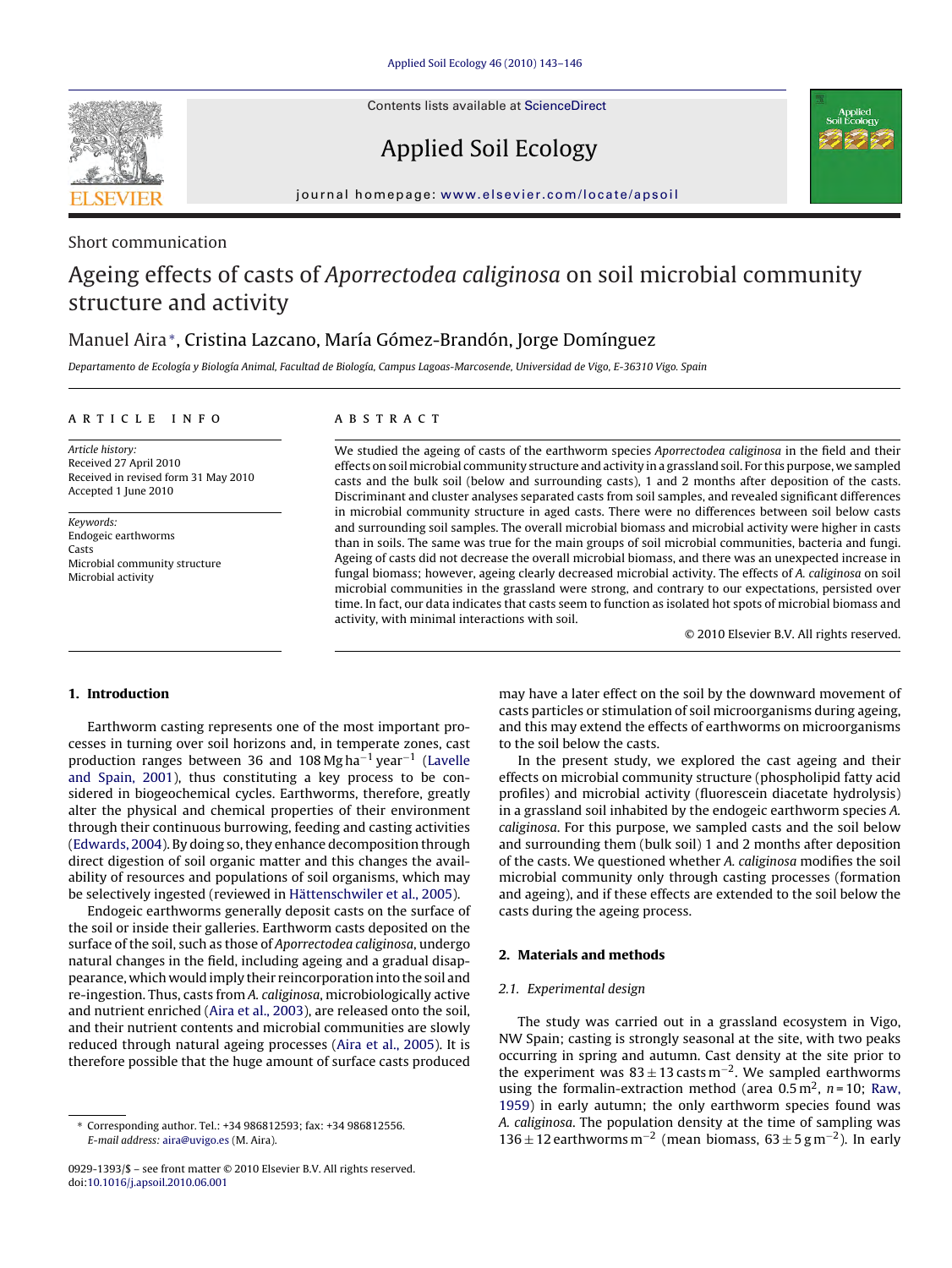<span id="page-1-0"></span>autumn, the grassland was carefully examined for earthworm activity and 75 newly deposited casts (there were not there the day before) were randomly selected and flagged by inserting a labeled eppendorf tube into the ground beside each cast. We took samples destructively 1 and 2 months later. We chose these sampling intervals because during the first month of ageing we did not find any modifications of several microbial biomass and activity indicators ([Aira et al., 2005\),](#page-3-0) which slowly decreases after that. At the sampling time, we randomly collected 10 casts and their corresponding soil below and surrounding bulk soil (distance <20 cm) samples; we collected soil samples to a depth of 5 cm with a 5 cm-diameter corer sampler. In this way, we completely removed casts from soil, and then took soil below samples; after carefully checking them we did not find any buried cast. Samples were sieved (2 mm mesh) and analyzed for their microbial community structure (PLFA profiles) and activity (fluorescein diacetate hydrolysis). Fresh casts showed a slightly higher organic matter content than soil (18  $\pm$  2 and 15  $\pm$  1%, respectively); main differences between fresh casts and soil were in N–NH<sub>4</sub><sup>+</sup> content (70±2 and 10±3  $\mu$ g g<sup>–1</sup> dw, respectively), with no differences in other parameters like dissolved organic nitrogen and carbon.

#### 2.2. Analytical methods

The moisture content of fresh samples of casts was determined after drying at 105 ◦C for 24 h. Microbial communities were assessed by phospholipid fatty acid (PLFA) analysis. Total lipids were extracted from 2 g of freeze-dried soil samples with methanol and chloroform (1:2, v:v). The mixture was then filtered and evaporated under a stream of  $N_2$  gas. The total lipidic extract was then dissolved with chloroform  $(3 \times 1$  mL). Lipids were separated into neutral, glyco- and phospholipids in silicic acid columns (Strata SI-1 Silica (55 µm, 70 A), 500 mg/6 mL), with chloroform, acetone and methanol, respectively. The fraction containing phospholipids was evaporated under a stream of  $\rm N_2$  and redissolved in 500  $\rm \mu L$  of methyl-tert-butyl ether. One hundred microliters of this solution was placed in a 1.5 mL vial with 50  $\mu$ L of the derivatizating agent (trimethylsulfonium hydroxide, TMSH), and the mixture was vortexed for 30 s and allowed to react for 30 min before adding 10  $\rm \mu L$  of nonadecanoic acid methyl ester as an internal standard. The chromatographic conditions have been described elsewhere; to identify and quantify the fatty acid methyl esters, retention times and mass spectra were compared with those obtained for known standard mixtures or pure PLFAs [\(Aira et al., 2009\).](#page-3-0)

The PLFAs used as biomarkers were those described in the literature ([Frostegård and Bååth, 1996\).](#page-3-0) Total microbial biomass was determined as the sum of all extracted PLFAs expressed as  $\mu$ gg<sup>-1</sup> dry weight. The abundance of each of the different microbial groups (bacteria and fungi) was determined by the abundance of specific biomarkers commonly used for these groups. The sum of PLFAs considered to be predominantly of bacterial origin (15:0 and  $17:0$ ) was divided into Gram-positive bacteria  $(G<sup>+</sup>)$  PLFA (i14:0, i15:0, a15:0, i16:0, i17:0 and a17:0) and Gram-negative (G−) PLFAs  $(16:1c, cy17:0, 17:1c, 18:1ω7c, and cy19:0)$  [\(Frostegård and Bååth,](#page-3-0) [1996\).](#page-3-0) The G+/G− ratio was calculated by independently summarising these PLFAs. Fungi were determined from the relative concentration of 18:2<sub>00</sub>6c PLFA [\(Frostegård and Bååth, 1996\).](#page-3-0)

Microbial activity of the samples was assessed by hydrolysis of fluorescein diacetate (FDA). Fresh samples (2 g) were incubated for 20 min at 30 $\degree$ C after the addition of 15 mL of 60 mM phosphate



**Fig. 1.** Discriminant function analysis performed on 27 PLFAs of bacterial and fungal origin from samples of casts (C), soil below casts (BE) and bulk soil (BU), 1 and 2 months after deposition of the casts (numbers 1 and 2 and dashed and solid lines, respectively), which are labeled inside their 95% inertia ellipses. The 10 points inside each inertia ellipse are the 10 replicates per treatment ( $d$  is the scale of the root 1 and root 2 axes). The table gives the values of canonical correlations of each PLFA used in the analysis with the two roots. Root 1 represents 54.7% of the variance and Root 2 represents 28.5% of the variance.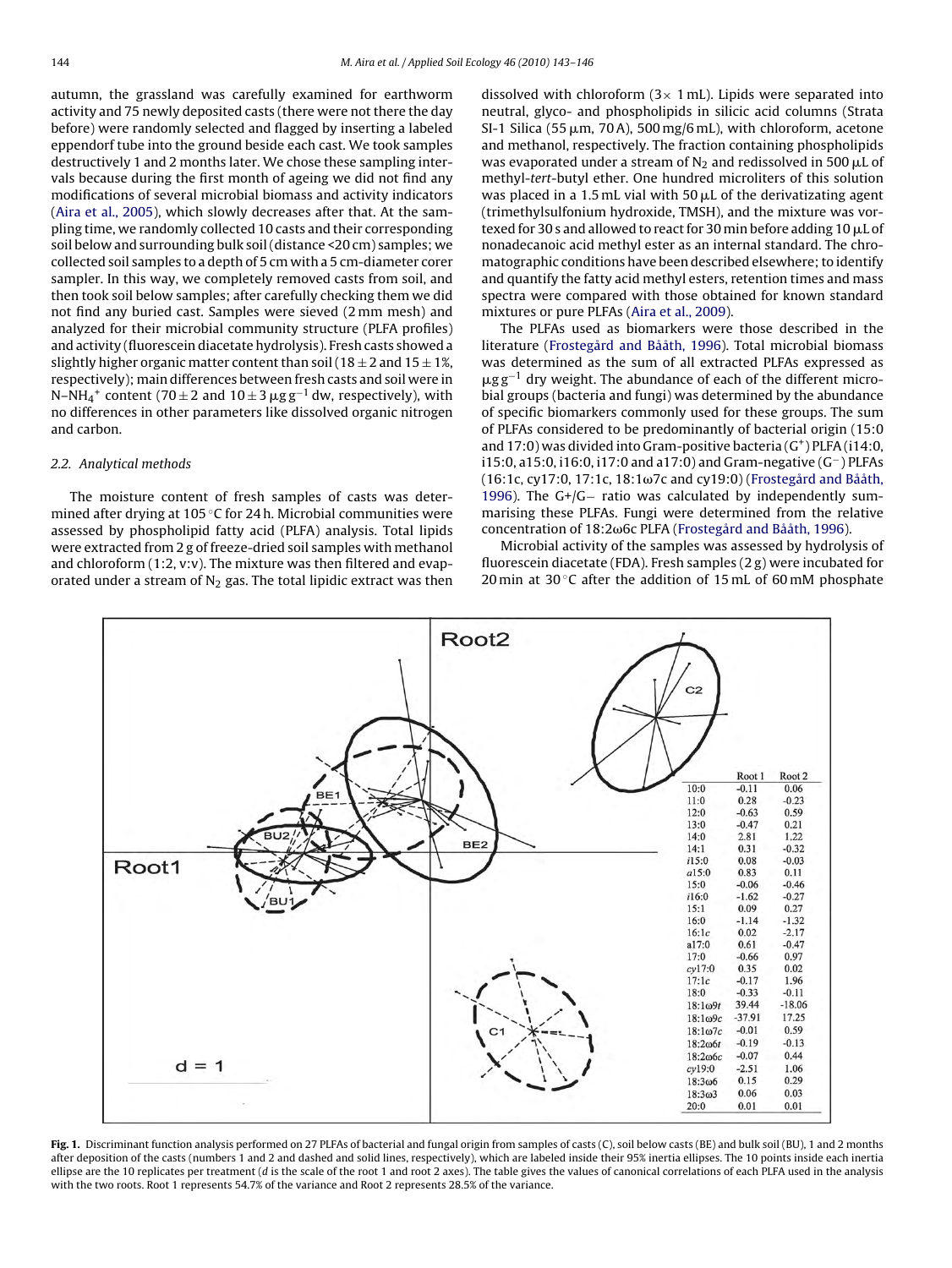#### <span id="page-2-0"></span>**Table 1**

ANOVA for total, bacterial, Gram-positive, Gram-negative and fungal PLFAS and fluorescein diacetate (FDA) hydrolysis.

| Sample     |       | Time       |       | Sample $\times$ time |                |
|------------|-------|------------|-------|----------------------|----------------|
| $F_{2.54}$ | P     | $F_{1.54}$ | P     | $F_{2.54}$           | $\overline{P}$ |
| 6.08       | 0.004 | 3.01       | 0.089 | 0.65                 | 0.525          |
| 5.09       | 0.009 | 0.47       | 0.497 | 1.21                 | 0.303          |
| 3.34       | 0.042 | 0.01       | 0.899 | 0.33                 | 0.716          |
| 4.09       | 0.022 | 1.02       | 0.315 | 2.32                 | 0.107          |
| 6.93       | 0.002 | 0.59       | 0.443 | 3.96                 | 0.024          |
| 12.34      | 0.000 | 7325       | 0.000 | 2.13                 | 0.128          |
|            |       |            |       |                      |                |

buffer (pH 7.6) and 0.2 mL of a 1000  $\mu$ g mL<sup>-1</sup> solution of FDA prepared in acetone. The reaction was stopped by adding 15 mL of chloroform and methanol (2:1, v:v). Samples were then centrifuged and the aqueous phase filtered. The absorbance of the filtrates was measured within the next 50 min at 490 nm with a Bio-Rad Microplate Reader 550 [\(Adam and Duncan, 2001\).](#page-3-0)

#### 2.3. Statistical analysis

Data were analyzed by ANOVA (aov function), with the type of sample (cast, soil below cast and bulk soil) and time (1- and 2 month-old samples) as the main factors. Data were transformed prior to analysis, to meet ANOVA assumptions (normality and homogeneity of variances). Thus, total PLFAs, bacterial and Gramnegative PLFAs were log-transformed, whereas Gram-positive, fungal and fungal to bacterial PLFAs ratio were transformed with the boxcox function in the MASS library. Moisture content was included as a covariate in all analyses and did not affect any of the variables. Significant differences in the main effects were further analyzed by paired comparisons, with the Tukey HSD test. In order to analyze the underlying effect of the type of sample and time on the soil microbial community, data from the PLFA analysis were subjected to discriminant analysis with the discriminant function from the ade4 library. The Monte-Carlo randomization test was used to assess the statistical significance of between-class analyses. Data were analyzed with the R 2.8.1 environment.

#### **3. Results**

The discriminant analysis of the 27 identified PLFAs revealed large differences among the microbial communities of the samples, which explained 83% of variance in the data [\(Fig. 1\).](#page-1-0) Samples were significantly classified into six groups according to type (casts, soil below casts and bulk soil) and age (1 and 2 months) (Monte-Carlo test based on 999 simulations, p-value = 0.001). One- and two-month-old casts were differentiated by an increase in fungal PLFA (see table in [Fig. 1\).](#page-1-0) Furthermore, separation between casts, and the two soil samples (soil below and bulk soil) was due to the greater amount of bacterial PLFAs in casts.

The concentration of total PLFAs was significantly higher in casts  $(41.40 \pm 1.37 \,\mu\text{g}\,\text{g}^{-1}$  dw) than in the bulk soil (36.26  $\pm$  1.32  $\mu\text{g}\,\text{g}^{-1}$ dw) and soil below casts  $(36.64 \pm 0.78 \,\mu g g^{-1}$  dw) (Table 1), and this effect did not depend on time (Table 1). In the same way, the concentration of bacterial PLFAs was significantly higher in casts (32.91  $\pm$  0.99  $\mu$ gg<sup>-1</sup> dw) than in soil below casts  $(29.54 \pm 1.01 \,\mu\text{g}\,\text{g}^{-1}$  dw) and bulk soil  $(29.42 \pm 0.51 \,\mu\text{g}\,\text{g}^{-1}$  dw) (Table 1); this effect did not depend on time. The concentrations of both Gram-positive and Gram-negative bacterial PLFAs were higher in casts than in bulk soil (Table 1), and were intermediate in soil below casts (Fig. 2a); the effect did not depend on time. The concentration of fungal PLFAs was also higher in casts than in soil (Table 1); this effect was enhanced by ageing, as after 2 months the concentrations of fungal PLFAs in

![](_page_2_Figure_10.jpeg)

**Fig. 2.** Changes in (a) Gram-positive and Gram-negative bacterial PLFAs (white and black bars, respectively) in casts, soil below casts and bulk soil samples, (b) fungal PLFAs in casts, soil below casts and bulk soil samples 1 and 2 months after deposition of the casts (white and black bars, respectively) and (c)microbial activity (fluorescein diacetate hydrolysis) in casts, soil below casts and bulk soil samples, 1 and 2 months after deposition of the casts (white and black bars, respectively). Mean  $\pm$  S.E.M.  $n = 20$  (no time effect) for bacterial PLFAs and  $n = 10$  for fungal PLFAs and microbial activity. Post hoc comparisons were made with Tukey HSD test ( $P < 0.05$ ).

casts were higher than in soil samples (bulk and below casts), producing an interaction between sample and time (Table 1 and Fig. 2b). Microbial activity was significantly higher in casts and soil below casts thanin bulk soil (Table 1) and decreased